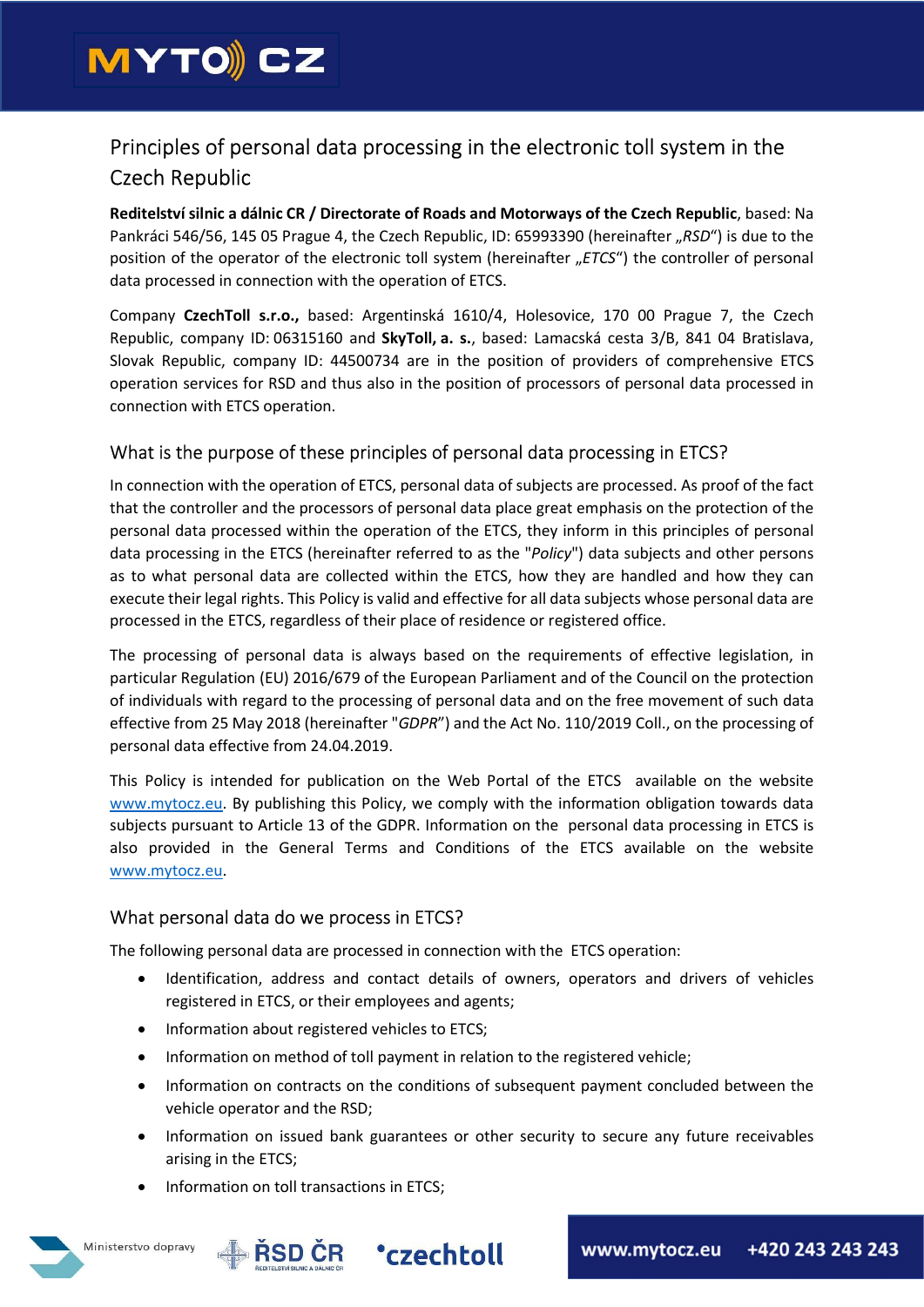# **MYTO)CZ**

- Information on toll payments made and billing in ETCS;
- Information on provided discounts on toll payments in ETCS;
- Information on toll exemption in ETCS:
- Information in relation to submitted and settled claims, complaints, and suggestions;
- Login and other related data of the user registered on the Web Portal or in the Mobile Application;

We process personal data collected within the ETCS automatically and manually, but there is no profiling of data subjects.

#### How do we protect the processed personal data?

All personal data collected and processed in the ETCS are protected against accidental loss, alteration or unauthorized disclosure to a third party in accordance with the requirements of legislation, in particular GDPR. To protect personal data processed in ETCS, we have set up and adhere to appropriate technical and organizational measures, in particular the encryption of personal data and the automatic control of their integrity. ETCS is a public administration information system and an important information system pursuant to Act No. 181/2014 Coll., On Cyber Security, as amended, thus ensuring compliance with all security requirements for this information system set out in the said Act and the Implementing Decree. We do not transfer the processed personal data to a third country or to any international organization.

# What is the purpose and legal title of the processing of personal data?

Personal data are collected and processed within the ETCS for the proper operation of the ETCS, particularly for:

- registration of vehicles and their operators;
- prescription of tolls and deposits;
- issuing invoices to vehicle operators;
- processing of vehicle operators' payments;
- toll payment controls;
- Onboard Units Logistics (OBU).

Personal data may also be processed within the ETCS in connection with the settlement of requests from public authorities for the provision of cooperation (information), if the public authorities are entitled to provide such information under the Czech law, typically it may be request of the road administrators, the road administrative authorities, the Police of the Czech Republic, the Security Information Service of the Czech Republic, the Customs Administration of the Czech Republic and the Central Traffic Information System of the Czech Republic.

Personal data are processed on the basis of the following legal titles:

- comply with the legal obligations arising for personal data controllers from legal regulations, especially from the sec. 20, 20a and 22 of Act No. 13/1997 Coll., On Roads, as amended, the sec. 6 of Government Decree No. 240/2014 Coll. and the sec. 4 to 14 of the Decree of the Ministry of Transport No. 470/2012 Coll.;
- performance of tasks carried out in the public interest or in the exercise of official authority vested in the controller of personal data (e.g. processing of personal data within the Web Portal or the Mobile Application);



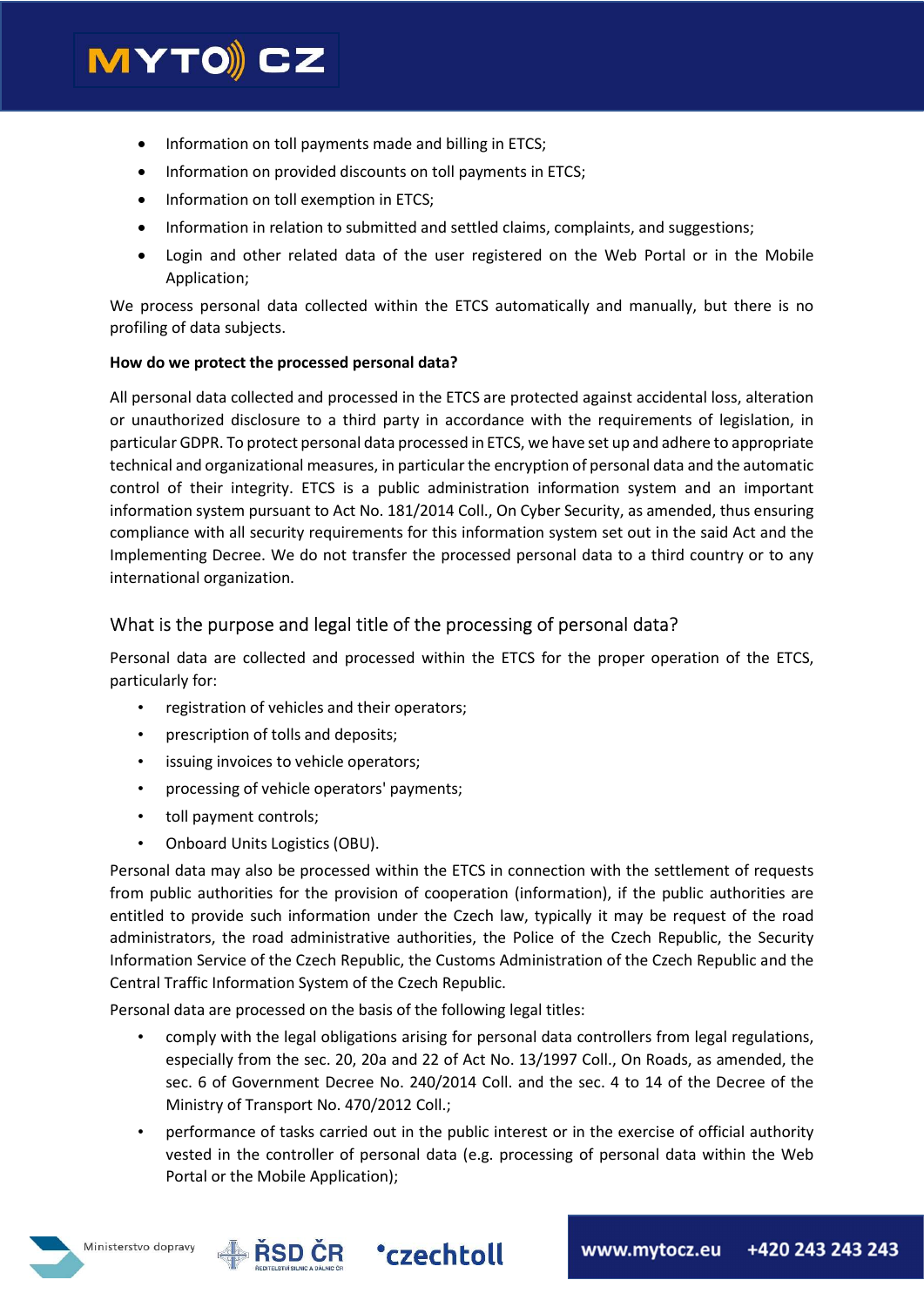

- compliance with agreements on the conditions of subsequent payment concluded by vehicle operators with the controller of personal data;
- consent of data subjects in relation to the use of cookies on the Web Portal available on the website www.mytocz.eu.

# How long do we process personal data?

Personal data are processed and stored only for the necessary time. The time limit for the processing of personal data is the moment when the last of the following events occurs:

- termination of the contractual relationship concluded between the personal data controller and the vehicle operator within the ETCS;
- expiry of the deadlines for asserting claims from the contractual relationship according to the previous point;
- expiry of the obligatory period of archiving documents containing personal data according to valid legal regulations, especially according to the Act n. 499/2004 Coll., On archiving and the file service, as amended and the RSD Document Retention and Shredding Rules.

# To whom can personal data be passed?

Personal data collected and processed within the ETCS may be transferred to:

- public authorities at their written request, if they are entitled to the transfer of information containing personal data under the law, typically they may be the road administrators, the road administrations authoritities, the Police of the Czech Republic, the Security Information Service of the Czech Republic, the Customs Administration of the Czech Republic and the Central Traffic Information System;
- other entities participating in the operation of ETCS (i. e. subcontractors of personal data processors).

# How can you exercise your GDPR rights?

According to the GDPR, you are entitled to exercise the following rights guaranteed by Articles 15 to 22 of the GDPR in relation to the RSD as controllers of personal data processed within the ETCS: right of access to personal data, right to rectification or erasure of personal data, right to restriction of processing of personal data and right to portability of personal data. You are also entitled to object to the processing of personal data.

You can exercise these rights in writing with RSD in the following ways:

- submitting in person at the filing office of Reditelství silnic a dálnic General Directorate at Cercanska 2023/12, 140 00 Prague, the Czech Republic, state on the document the addressee "Data protection officer";
- submitting in paper form with the applicant's handwritten officially verified (authorised) signature delivered to the following address: Reditelství silnic a dálnic, Data Protection Officer, at Cercanska 2023/12, 140 00 Prague;
- submitting in electronic form with a recognized electronic signature of the applicant delivered to the e-mail address of Reditelství silnic a dálnic - dpo@rsd.cz;
- submitting in the form of a data message delivered to the data box of Reditelství silnic a dálnic, ID of the data box zjq4rhz.